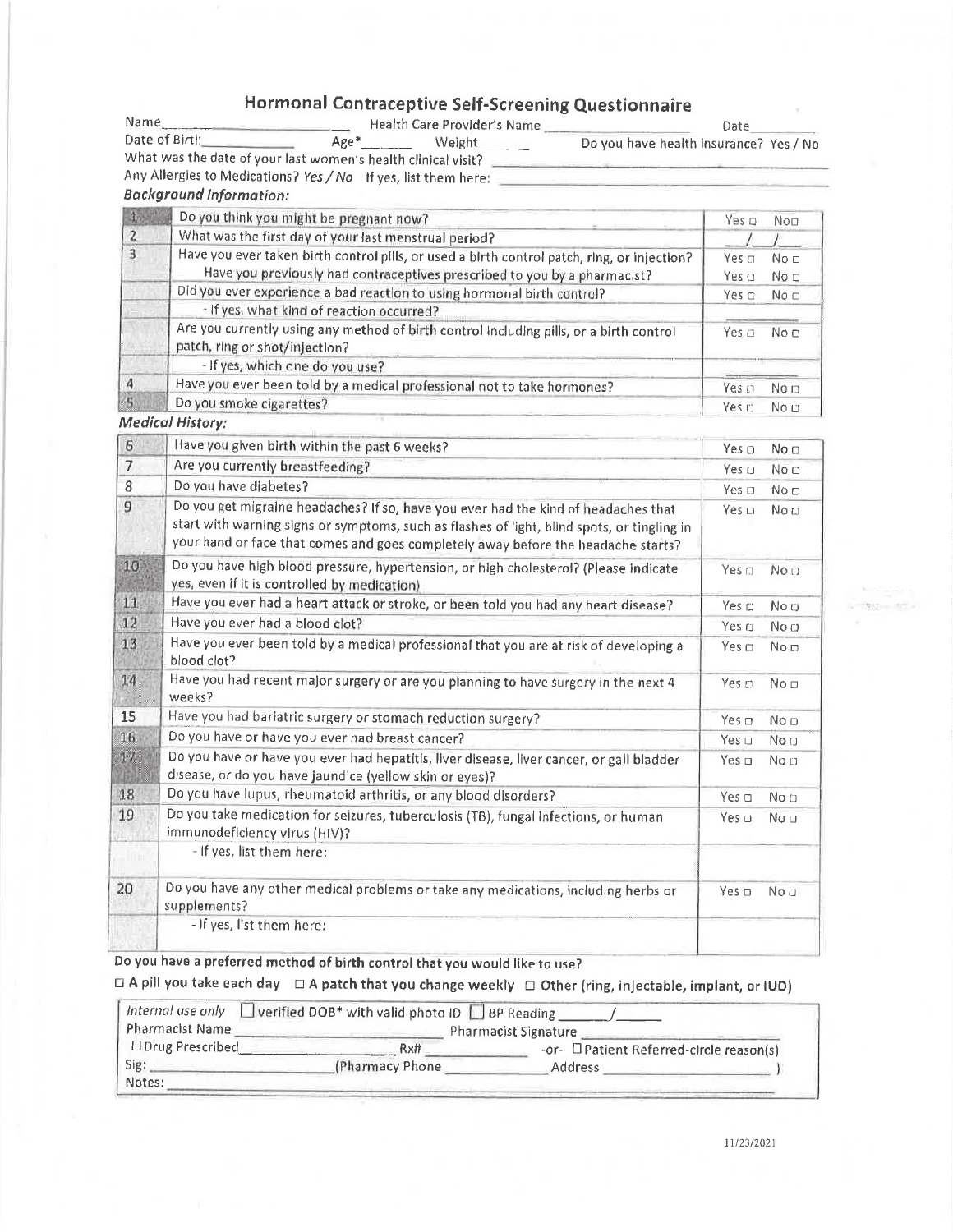### NEW HAMPSHIRE MODEL STATE-WIDE PROTOCOL FOR DISPENSING **HORMONAL CONTRACEPTIVES WITHOUT A PRIOR PRESCRIPTION**

This pharmacy statewide drug therapy protocol authorizes qualified New Hampshire-licensed pharmacists ("Pharmacists") to perform the pertinent physical assessments and initiate hormonal contraceptives under the conditions of this protocol and according to and in compliance with all applicable state and federal laws and rules.

#### **Definitions**

- (1) "Clinical visit" means a consultation with a healthcare practitioner, other than a pharmacist, for women's health, which should address contraception and age-appropriate screening.
- (2) "Hormonal contraceptives" means pills, shots, patches and rings which the U.S. FDA classifies as available by prescription for the purpose of contraception or emergency contraception. It does not include similar items classified as "over the counter" by the FDA.
- (3) "Outpatient contraceptive services" means hormonal contraceptive initiation of therapy and dispensing services provided by the licensed pharmacist as specified in RSA 318:47- $1.$

#### **Training Program**

Licensed New Hampshire pharmacists with their license in good standing may dispense hormonal contraceptives without a prior prescription via a standing order provided that they complete a Board-approved Accreditation Council for Pharmacy Education (ACPE) training program. In addition, pharmacists shall comply with the most current United States Medical Eligibility Criteria (USMEC) and selective practice recommendations for Contraceptive Use as adopted by the U.S. Centers for Disease Control and Prevention (CDC).

#### **Continuing Education**

All ACPE Board-approved training course certifications expire in two years from the date of certification. Pharmacists shall attend a refresher training course (ACPE-accredited Boardapproved) biennially and maintain records of completion that is readily retrievable and provided to the Board upon request.

#### **Further Requirements**

- (1) Each participating pharmacist shall follow all aspects in Pharmacy Board Rules Ph 2403 regarding the initiating and dispensing of hormonal contraceptive treatment.
- (2) For each new patient requesting contraceptive services and returning patients every 12 months, participating pharmacists must complete the following steps: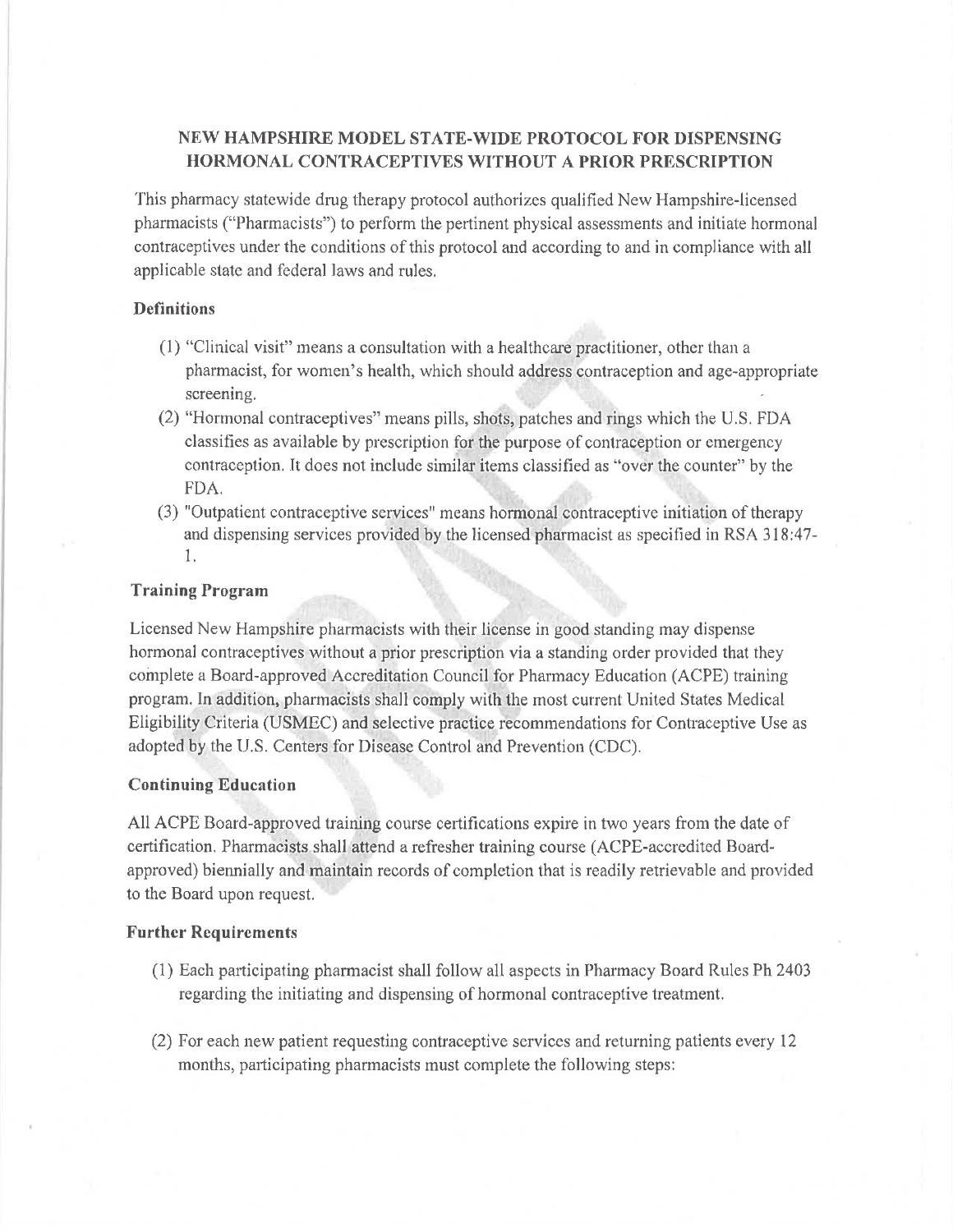- (a) Obtain a completed New Hampshire Self-Screening Risk Assessment Questionnaire;
- (b) Utilize and follow the New Hampshire Standard Procedures Algorithm to perform patient assessment:
- (c) Provide, if clinically appropriate, the hormonal contraceptive as soon as practicable after issuing the prescription, or refer to a healthcare practitioner;
- (d) Label the prescription bottle in accordance to Ph  $601.15$ ;
- (e) Based upon a patients request, transmit electronically, by fax, or in writing within 24 hours to the patient's primary care practitioner a copy of the NH Self-Screening Questionnaire, the hormonal contraceptive that was given, and any other relevant notes. Patients without a primary care practitioner shall be provided contact information for one, and may choose not to see that practitioner. If the patient refuses to see a primary care practitioner, the pharmacist is obligated to provide a written copy of the NH Self-Screening Questionnaire to the patient;
- (f) Provide the patient with a Visit summary;
- (g) Provide the patient with the standardized Board-approved information sheet regarding the hormonal contraceptive;
- (h) Provide counseling to the patient;
- (3) If the hormonal contraceptive is dispensed, it must be done as soon as practicable after the pharmacist issues the prescription and shall include any relevant educational materials.
- (4) A pharmacist shall not:
	- a. Require a patient to schedule an appointment with the pharmacist for the council or dispensing of a hormonal contraceptive, and
	- b. Initiate hormonal contraceptive therapy in instances where the New Hampshire Standard Procedures Algorithm requires referral to a provider.
- (5) Recordkeeping:
	- a. Pharmacists shall comply with all aspects of procedures established in Pharmacy Board Rules Ph 2403.05 with respect to maintenance of proper records.
	- b. A process shall be in place for the pharmacist to communicate with the patient's primary care provider and document changes to the patient's medical record. If the patient does not have a primary care provider, or is unable to provide contact information for his or her primary care provider, the pharmacist shall provide the patient with a written record of the drugs or devices furnished and advise the patient to consult an appropriate health care professional of the patient's choice.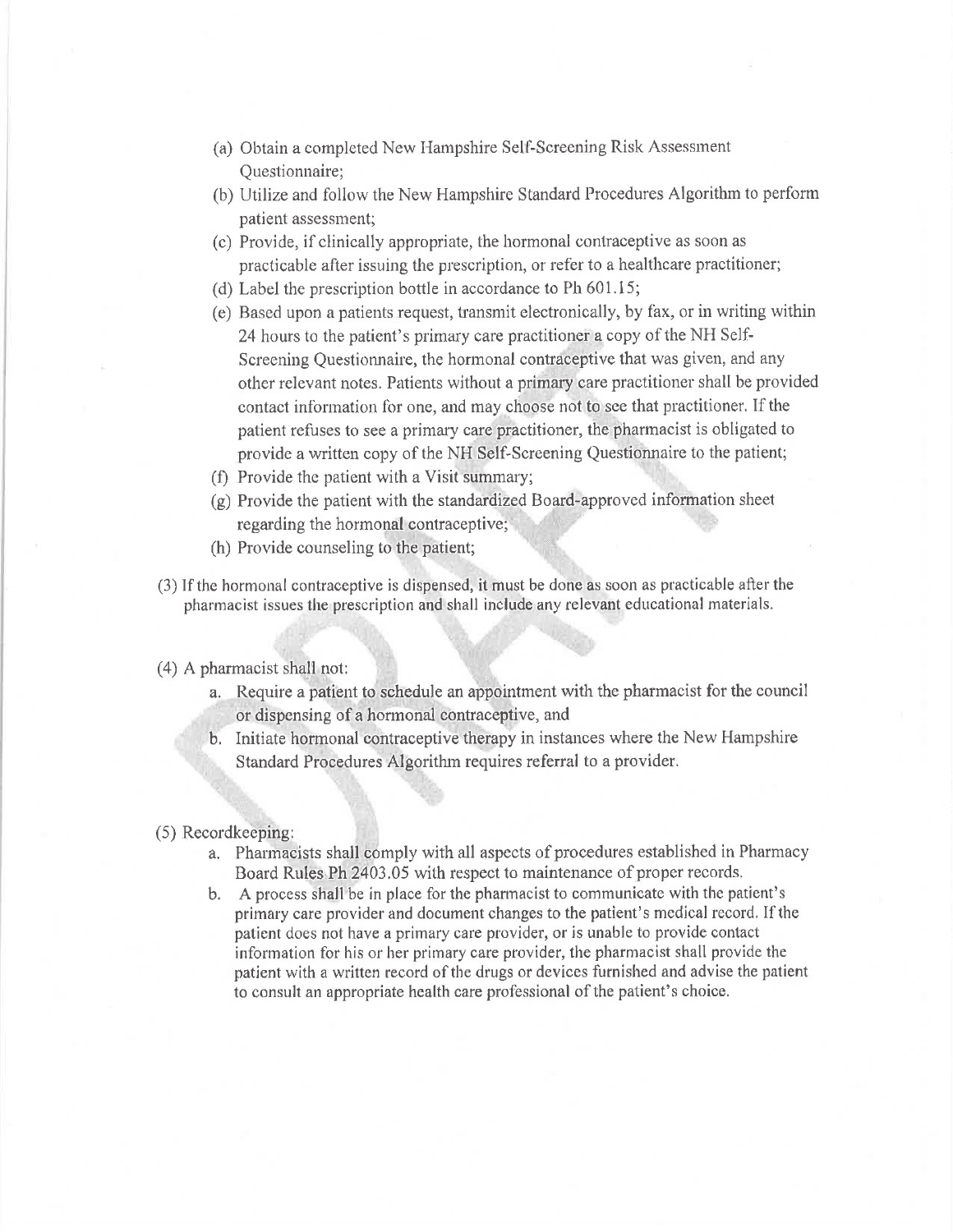#### STANDARD PROCEDURES ALGORITHM FOR NEW HAMPSHIRE RPH PRESCRIBING OF CONTRACEPTIVES